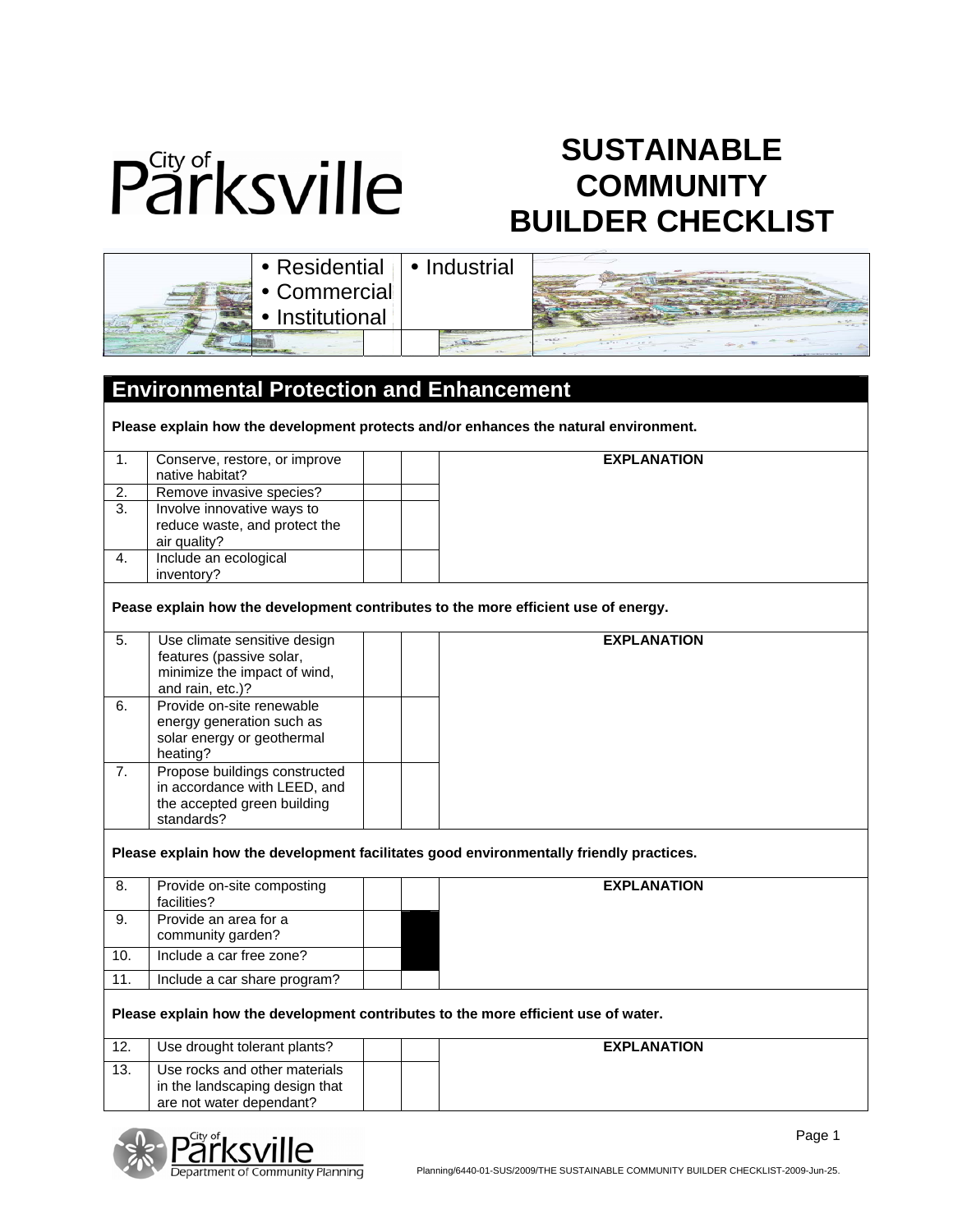| 14. | Recycle water and wastewater?                                                                 |     |     |                                                                                                                   |
|-----|-----------------------------------------------------------------------------------------------|-----|-----|-------------------------------------------------------------------------------------------------------------------|
| 15. | Provide for zero stormwater<br>run-off?                                                       |     |     |                                                                                                                   |
| 16. | Utilize natural systems for                                                                   |     |     |                                                                                                                   |
|     | sewage disposal and storm<br>water?                                                           |     |     |                                                                                                                   |
| 17. | Use low flush toilets?                                                                        |     |     |                                                                                                                   |
|     | environment.                                                                                  |     |     | Please explain how the development protects, enhances or minimizes its impact on the local natural                |
| 18. | Provide conservation measures<br>for sensitive lands beyond<br>those mandated by legislation? |     |     | <b>EXPLANATION</b>                                                                                                |
| 19. | Cluster the housing to save<br>remaining land from                                            |     |     |                                                                                                                   |
| 20. | development and disturbance?<br>Protect groundwater from                                      |     |     |                                                                                                                   |
|     | contamination?                                                                                |     |     |                                                                                                                   |
|     | from outdoor lighting.                                                                        |     |     | Please explain how the development protects a 'dark sky' aesthetic by limiting light pollution and light trespass |
| 21. | Include only "Shielded" light                                                                 |     |     | <b>EXPLANATION</b>                                                                                                |
|     | fixtures, where 100% of the                                                                   |     |     |                                                                                                                   |
|     | lumens emitted from the light<br>fixture are projected below an                               |     |     |                                                                                                                   |
|     | imaginary horizontal plane                                                                    |     |     |                                                                                                                   |
|     | passing through the highest                                                                   |     |     |                                                                                                                   |
|     | point on the fixture from which                                                               |     |     |                                                                                                                   |
|     | light is emitted?                                                                             |     |     |                                                                                                                   |
|     | Please explain how the project will be constructed sustainably.                               |     |     |                                                                                                                   |
| 22. | Reduce construction waste?                                                                    |     |     | <b>EXPLANATION</b>                                                                                                |
| 23. | Utilize recycled materials?                                                                   |     |     |                                                                                                                   |
| 24. | Utilize on-site materials /                                                                   |     |     |                                                                                                                   |
|     | reduce trucking?                                                                              |     |     |                                                                                                                   |
| 25. | Avoid contamination?                                                                          |     |     |                                                                                                                   |
|     | <b>Environmental Score</b><br>Total Number of "Yes"                                           |     |     | $% =$                                                                                                             |
|     |                                                                                               | /25 | 122 |                                                                                                                   |
|     |                                                                                               |     |     |                                                                                                                   |
|     | <b>Community Character and Design</b>                                                         |     |     |                                                                                                                   |
|     |                                                                                               |     |     |                                                                                                                   |
|     |                                                                                               |     |     | Does the development proposal provide for a more "complete community" within designated nodal centres?            |
| 1.  | Improve the mix of compatible                                                                 |     |     | <b>EXPLANATION</b>                                                                                                |
|     | uses within an area?                                                                          |     |     |                                                                                                                   |
| 2.  | Provide services, or an                                                                       |     |     |                                                                                                                   |
|     | amenity in close proximity to a<br>residential area?                                          |     |     |                                                                                                                   |
| 3.  | Provide a variety of housing                                                                  |     |     |                                                                                                                   |
|     | in close proximity to a public                                                                |     |     |                                                                                                                   |
|     | amenity, transit, or                                                                          |     |     |                                                                                                                   |
|     | commercial area?                                                                              |     |     |                                                                                                                   |

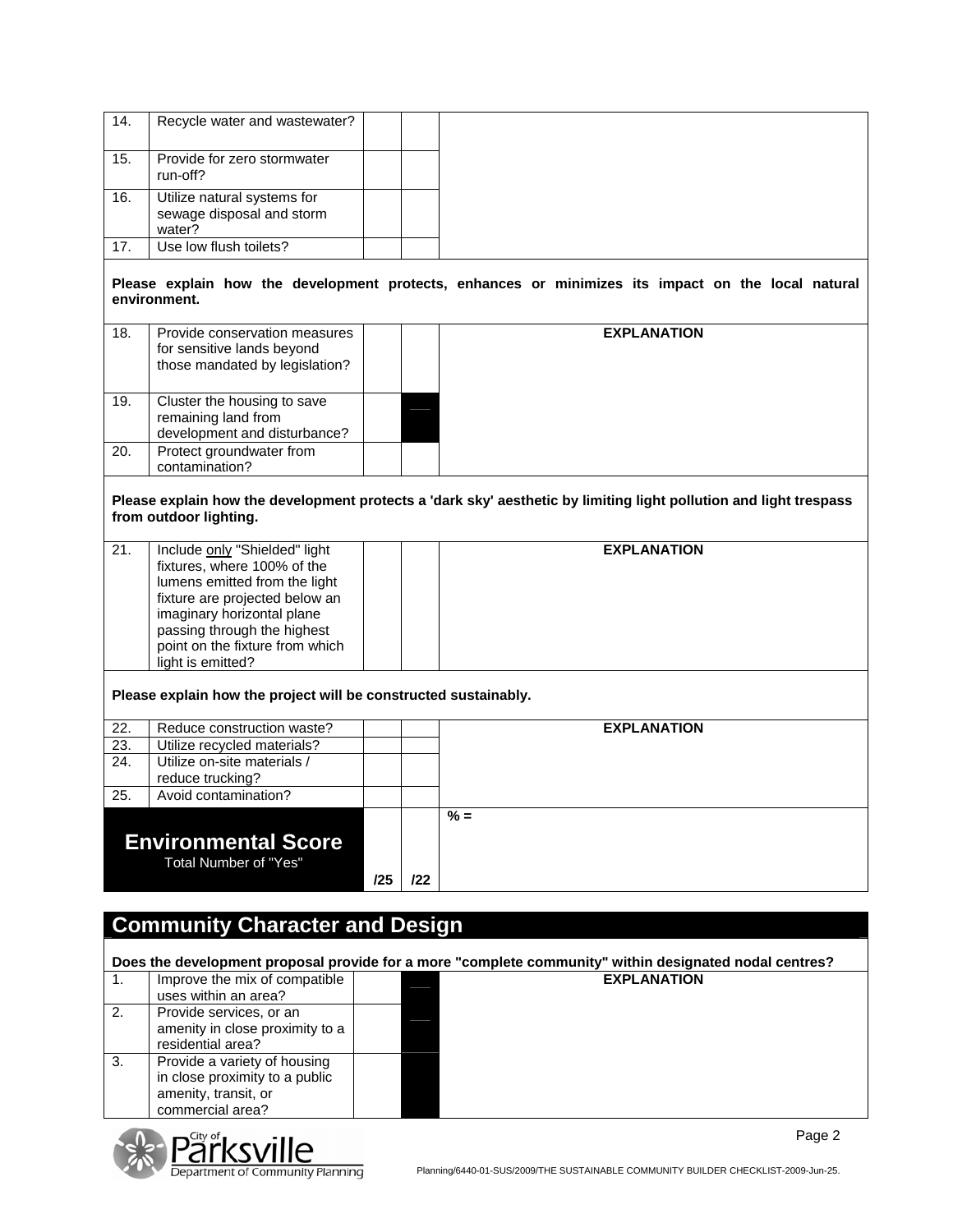|                  |                                                                    |     |                | Please explain how the development increased the mix of housing types and options in the community.        |
|------------------|--------------------------------------------------------------------|-----|----------------|------------------------------------------------------------------------------------------------------------|
| 4.               | Provide a housing type other                                       |     |                | <b>EXPLANATION</b>                                                                                         |
| 5.               | than single family dwellings?<br>Include rental housing?           |     |                |                                                                                                            |
| 6.               | Include seniors housing?                                           |     |                |                                                                                                            |
|                  |                                                                    |     |                |                                                                                                            |
| $\overline{7}$ . | Include cooperative housing?                                       |     |                |                                                                                                            |
|                  |                                                                    |     |                | Please explain how the development addresses the need for attainable housing in Parksville.                |
| 8.               | Include the provisioning of<br>Affordable Housing units?           |     |                | <b>EXPLANATION</b>                                                                                         |
|                  | Please explain how the development makes for a safe place to live. |     |                |                                                                                                            |
| 9.               | Have fire protection, or                                           |     |                | <b>EXPLANATION</b>                                                                                         |
|                  | include fire prevention                                            |     |                |                                                                                                            |
|                  | measures such as removal of                                        |     |                |                                                                                                            |
|                  | dead fall, on-site pumps, etc?                                     |     |                |                                                                                                            |
| 10.              | Help prevent crime through                                         |     |                |                                                                                                            |
|                  | the site design?                                                   |     |                |                                                                                                            |
| 11.              | Slow traffic through the                                           |     |                |                                                                                                            |
|                  | design of the road?                                                |     |                |                                                                                                            |
| 12.              | Create green spaces or strong<br>connections to adjacent natural   |     |                | Please explain how the development facilitates and promotes pedestrian movement.<br><b>EXPLANATION</b>     |
|                  | features, parks and open<br>spaces?                                |     |                |                                                                                                            |
| 13.              | Promote, or improve trails and<br>pedestrian amenities?            |     |                |                                                                                                            |
| 14.              | Link to amenities such as                                          |     |                |                                                                                                            |
|                  | school, beach & trails, grocery                                    |     |                |                                                                                                            |
|                  | store, public transit, etc.?                                       |     |                |                                                                                                            |
|                  | (provide distance & type)                                          |     |                |                                                                                                            |
|                  |                                                                    |     |                | Please explain how the development facilitates community social interaction and promotes community values. |
| 15.              | Incorporate community social                                       |     |                | <b>EXPLANATION</b>                                                                                         |
|                  | places?<br>gathering<br>(village)                                  |     |                |                                                                                                            |
|                  | square, halls, youth and senior                                    |     |                |                                                                                                            |
|                  | facilities, bulletin board, wharf,                                 |     |                |                                                                                                            |
|                  | or pier)                                                           |     |                |                                                                                                            |
| 16.              | Use colour and public art to                                       |     |                |                                                                                                            |
|                  | add vibrancy and promote                                           |     |                |                                                                                                            |
|                  | community values?                                                  |     |                |                                                                                                            |
| 17.              | Preserve heritage features?                                        |     |                |                                                                                                            |
|                  | <b>Community Character</b>                                         |     |                | $% =$                                                                                                      |
|                  | <b>Score</b>                                                       |     |                |                                                                                                            |
|                  | Total Number of "Yes"                                              |     |                |                                                                                                            |
|                  |                                                                    | /17 | $\overline{a}$ |                                                                                                            |



Page 3